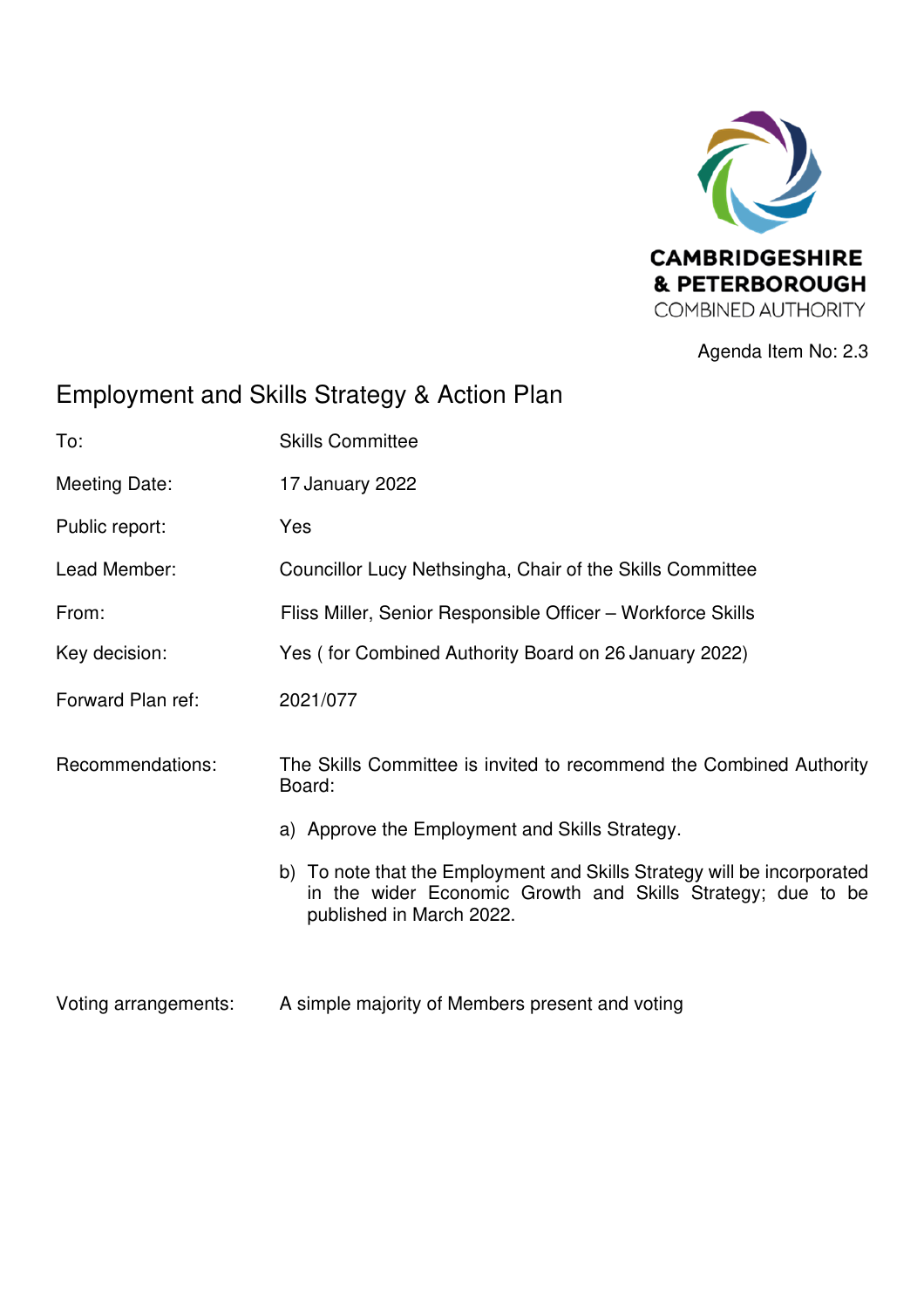#### 1. Purpose

1.1 The purpose of this paper is to seek approval for the new and final version of the Employment and Skills Strategy. The Skills Committee are also asked to agree to a review cycle of the Employment and Skills Strategy action plan every six months.

### 2. Background

- 2.1 The new Employment and Skills Strategy has been in development since April 2021. The Skills Committee has received papers throughout the process updating the Committee as the Employment and Skills Strategy has been developed; requesting feedback which has been incorporated throughout the process.
- 2.2 A final draft of the Employment and Skills Strategy has been circulated and presented to all of the constituent Local Authority CEOs within the Combined Authority and to all of the Leaders too. Feedback has been overwhelmingly positive.
- 2.3 The Employment and Skills Strategy, once approved will be incorporated into the new Cambridgeshire and Peterborough Combined Authority Growth and Skills Strategy which will be drafted in Quarter one of 2022.

# 3. The Employment and Skills Strategy

- 3.1 The new strategy builds on the work of the CPCA's previous Skills Strategy Developing Talent: Connecting the Disconnect was published in 2019 with an overarching imperative to deliver 'an inclusive, world-class local skills eco-system that matches the needs of our employers, learners and communities'. The intervening years have seen significant changes the national and global context. As we move through the Respond phase of the LERS and further into Recovery, it has been essential to review and update the skills strategy, to reflect the changing skills needs and challenges in the current and predicted future economic context.
- 3.2 There are four core themes that the Strategy identifies for employment and skills in Cambridgeshire and Peterborough:
	- Pre-work learning and formal education
	- Employer access to talent
	- Life-wide and lifelong learning
	- Support into and between work
- 3.3 For each of these themes long-term outcomes have been identified, underpinned by a subset of core short-term priorities and objectives that will move forward the process of delivering the long-term outcomes. Five-year delivery plans will accompany the strategy.
- 3.4 The themes are applied to four groups of stakeholders. It is by these groupings that impact will be measured:
	- People
	- Employers
	- Providers
	- Place leaders